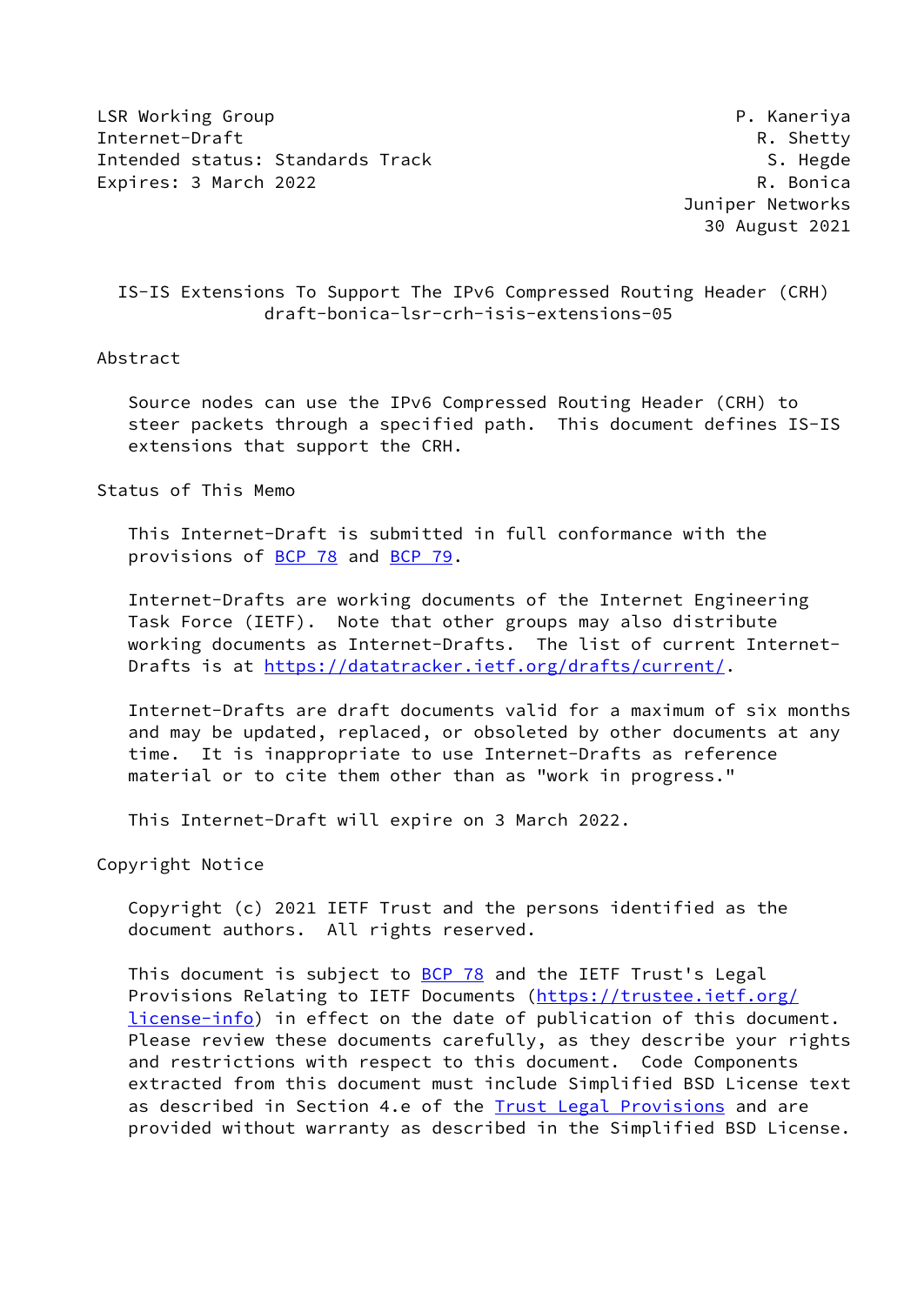<span id="page-1-1"></span>Internet-Draft **ISIS-CRH** August 2021

### Table of Contents

|                                                           | $\overline{2}$ |
|-----------------------------------------------------------|----------------|
| 2.                                                        | $\overline{2}$ |
| Advertising The CRH Capability<br>3.                      | $\overline{2}$ |
| Advertising Prefix Segment Identifiers<br>4.              | $\overline{3}$ |
| Advertising Adjacency Segment Identifiers<br>5.           | $\overline{4}$ |
| Advertising Adjacency Segment Identifiers Into LANs<br>6. | $\overline{5}$ |
|                                                           | $\overline{1}$ |
| 7.1.                                                      | $\mathbf{Z}$   |
|                                                           | 8              |
|                                                           | 8              |
|                                                           | $\overline{9}$ |
| 9.                                                        | 9              |
|                                                           | 9              |
| Normative References<br>10.1.                             | <u>  ୨</u>     |
| 10.2. Informative References                              | 11             |
| Addresses<br>Authors'                                     | 11             |
|                                                           |                |

### <span id="page-1-0"></span>[1](#page-1-0). Introduction

 Source nodes can use the IPv6 Compressed Routing Header (CRH) [\[I-D.bonica-6man-comp-rtg-hdr](#page-9-5)] to steer packets through a specified path. This document defines IS-IS extensions that support the CRH.

<span id="page-1-2"></span>[2](#page-1-2). Requirements Language

 The key words "MUST", "MUST NOT", "REQUIRED", "SHALL", "SHALL NOT", "SHOULD", "SHOULD NOT", "RECOMMENDED", "NOT RECOMMENDED", "MAY", and "OPTIONAL" in this document are to be interpreted as described in [BCP](https://datatracker.ietf.org/doc/pdf/bcp14) [14](https://datatracker.ietf.org/doc/pdf/bcp14) [[RFC2119\]](https://datatracker.ietf.org/doc/pdf/rfc2119) [\[RFC8174](https://datatracker.ietf.org/doc/pdf/rfc8174)] when, and only when, they appear in all capitals, as shown here.

<span id="page-1-3"></span>[3](#page-1-3). Advertising The CRH Capability

The Router CAPABILITY TLV [[RFC7981](https://datatracker.ietf.org/doc/pdf/rfc7981)] MAY contain exactly one CRH sub- TLV. The CRH sub-TLV indicates that the advertising node can process the CRH.

 The CRH sub-TLV MAY contain sub-sub-TLVs. No sub-sub-TLVs are currently defined.

0 1 2 3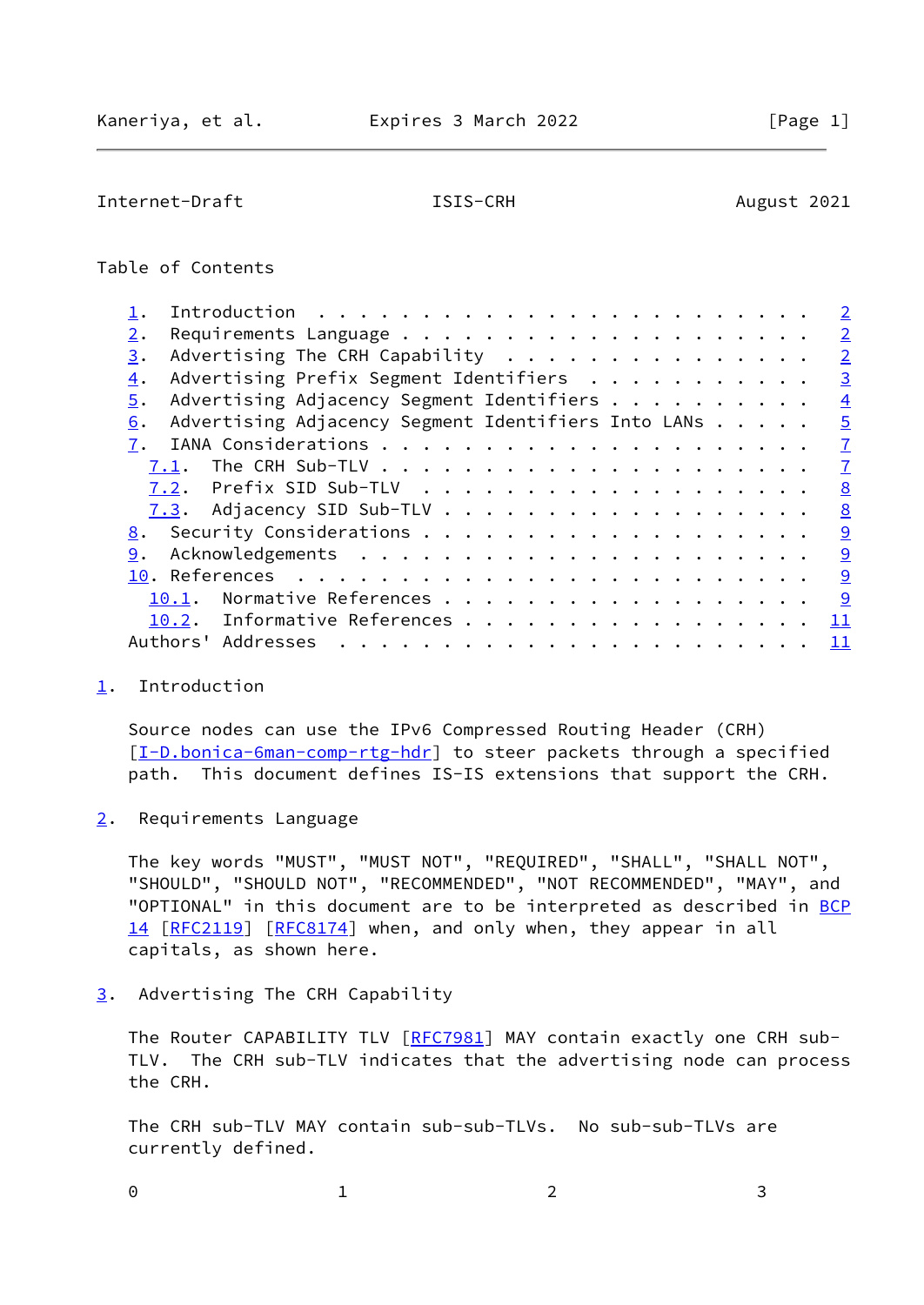0 1 2 3 4 5 6 7 8 9 0 1 2 3 4 5 6 7 8 9 0 1 2 3 4 5 6 7 8 9 0 1 +-+-+-+-+-+-+-+-+-+-+-+-+-+-+-+-+-+-+-+-+-+-+-+-+-+-+-+-+-+-+-+-+ | Type | Length | Max CRH Len | Reserved | +-+-+-+-+-+-+-+-+-+-+-+-+-+-+-+-+-+-+-+-+-+-+-+-+-+-+-+-+-+-+-+-+

Kaneriya, et al. Expires 3 March 2022 [Page 2]

<span id="page-2-1"></span>Internet-Draft **ISIS-CRH ISIS-CRH** August 2021

Figure 1: CRH Sub-TLV

 Figure 1 depicts the CRH sub-TLV. The CRH sub-TLV contains the following fields:

- \* Type: 8 bits. CRH (value TBD by IANA. Suggested value is 30.)
- \* Length: 8 bits. Length of TLV data excluding the TLV header. MUST be equal to 2 plus the length of sub-sub-TLVs (if any).
- \* Max CRH Len: 8 bits. Maximum CRH length supported by the advertising node, measured in 8-octet units, not including the first 8 octets. See Note 1.
- \* Reserved: 8 bits. SHOULD be set to zero by sender. MUST be ignored by receiver.

Note 1: According to [\[RFC8200](https://datatracker.ietf.org/doc/pdf/rfc8200)], all IPv6 Routings header include a "Hdr Ext Len" field. That field specifies the length of the Routing header in 8-octet units, not including the first 8 octets. The same unit of measure was chosen for the "Max CRH Len" field in the CRH  $sub-TIV$ .

<span id="page-2-0"></span>[4](#page-2-0). Advertising Prefix Segment Identifiers

The following TLVs MAY contain one or more Prefix SID sub-TLVs:

- \* TLV-236 (IPv6 IP Reachability) [[RFC5308](https://datatracker.ietf.org/doc/pdf/rfc5308)].
- \* TLV-237 (Multitopology IPv6 IP Reachability) [\[RFC5120](https://datatracker.ietf.org/doc/pdf/rfc5120)].

 The Prefix SID sub-TLV is valid only when its parent TLV specifies a prefix length of 128. In this case, it binds the SID that it contains to the prefix (i.e., IPv6 address) that its parent TLV contains. This information is used to construct the mapping table described in [\[I-D.bonica-6man-comp-rtg-hdr](#page-9-5)].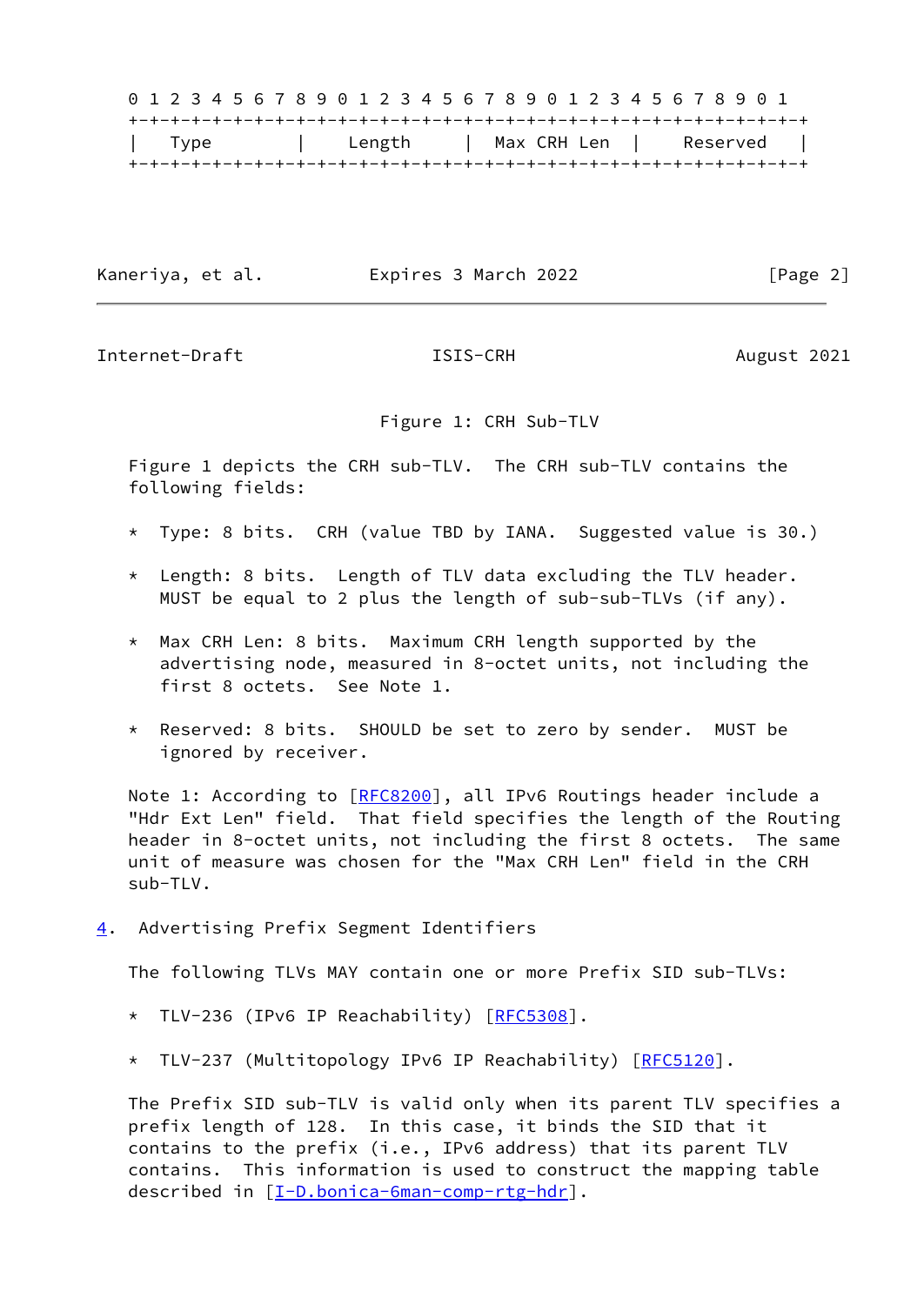When the parent TLV is propagated across level boundaries, the Prefix SID sub-TLV SHOULD be kept.

0 1 2 3 0 1 2 3 4 5 6 7 8 9 0 1 2 3 4 5 6 7 8 9 0 1 2 3 4 5 6 7 8 9 0 1 +-+-+-+-+-+-+-+-+-+-+-+-+-+-+-+-+-+-+-+-+-+-+-+-+-+-+-+-+-+-+-+-+ Type | Length | Reserved | +-+-+-+-+-+-+-+-+-+-+-+-+-+-+-+-+-+-+-+-+-+-+-+-+-+-+-+-+-+-+-+-+ | SID +-+-+-+-+-+-+-+

| Kaneriya, et al. | Expires 3 March 2022 | [Page 3] |
|------------------|----------------------|----------|
|------------------|----------------------|----------|

<span id="page-3-1"></span>Internet-Draft **ISIS-CRH** August 2021

Figure 2: Prefix SID sub-TLV

 Figure 2 depicts the Prefix SID sub-TLV. It contains the following fields:

- Type: 8 bits. Prefix SID sub-TLV (Value TBD by IANA. Suggested value is 33.)
- \* Length: 8 bits. Length of TLV data excluding the TLV header, measured in bytes.
- \* Reserved: 16 bits. SHOULD be set to zero by the sender. MUST be ignored by the receiver.
- \* SID Variable length. Segment Identifier.
- <span id="page-3-0"></span>[5](#page-3-0). Advertising Adjacency Segment Identifiers

The following TLVs can contain one or more Adjacency SID sub-TLVs:

- \* TLV-22 (Extended IS reachability) [\[RFC5305](https://datatracker.ietf.org/doc/pdf/rfc5305)]
- \* TLV-222 (Multitopology IS) [[RFC5120](https://datatracker.ietf.org/doc/pdf/rfc5120)]
- \* TLV-23 (IS Neighbor Attribute) [[RFC5311](https://datatracker.ietf.org/doc/pdf/rfc5311)]
- \* TLV-223 (Multitopology IS Neighbor Attribute) [\[RFC5311](https://datatracker.ietf.org/doc/pdf/rfc5311)]
- \* TLV-141 (inter-AS reachability information) [\[RFC5316](https://datatracker.ietf.org/doc/pdf/rfc5316)]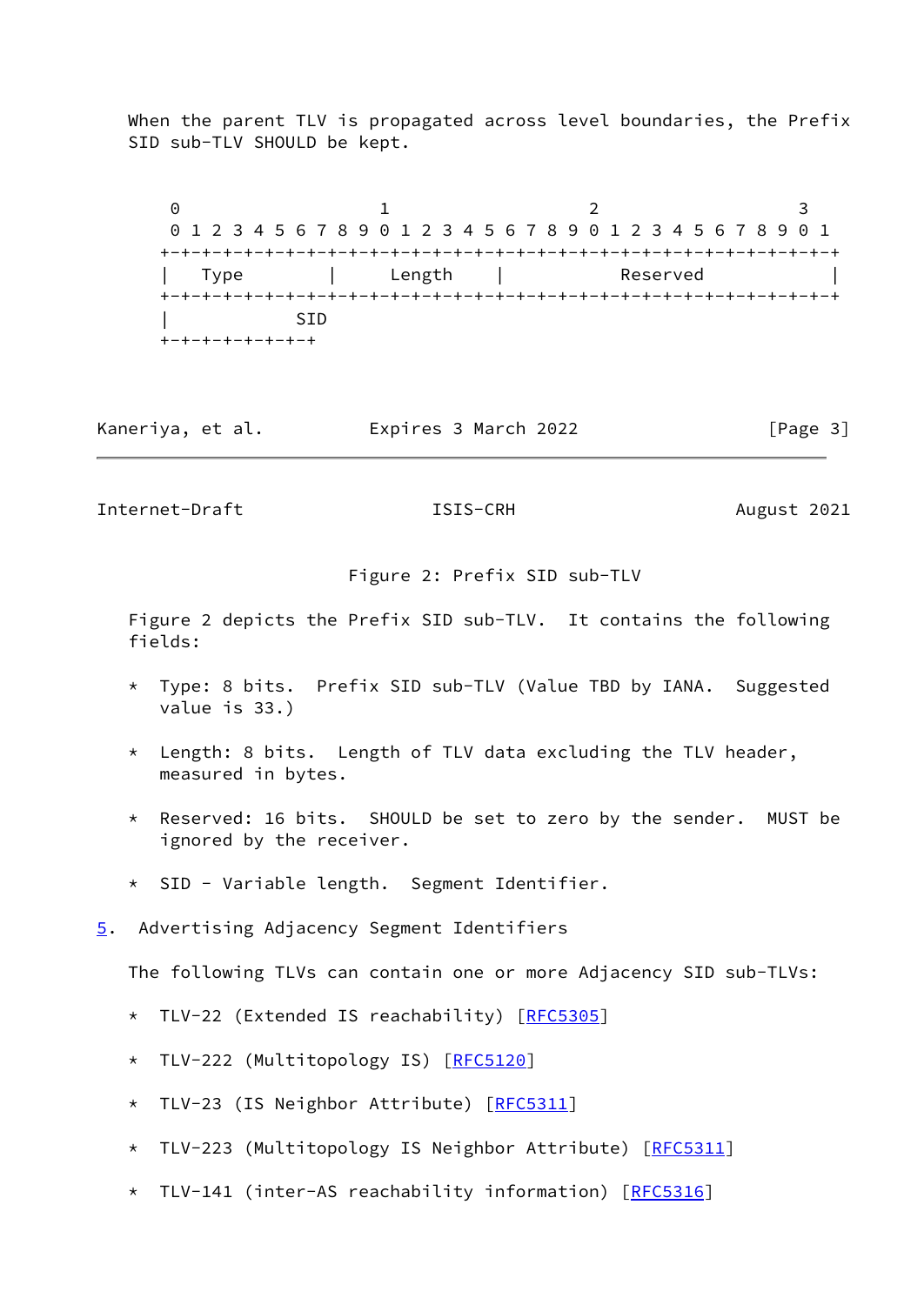The Adjacency SID sub-TLV is valid only when its parent TLV also contains an IPv6 Neighbor Address sub-TLVs [[RFC6119\]](https://datatracker.ietf.org/doc/pdf/rfc6119). In this case, the SID contained by the Adjacency SID sub-TLV is bound to the IPv6 address contained by the IPv6 Neighbor Address sub-TLV. This information is used to construct the mapping table described in [\[I-D.bonica-6man-comp-rtg-hdr](#page-9-5)].

 $0$  1 2 3 0 1 2 3 4 5 6 7 8 9 0 1 2 3 4 5 6 7 8 9 0 1 2 3 4 5 6 7 8 9 0 1 +-+-+-+-+-+-+-+-+-+-+-+-+-+-+-+-+-+-+-+-+-+-+-+-+-+-+-+-+-+-+-+-+ | Type | Length | Flags | Weight | +-+-+-+-+-+-+-+-+-+-+-+-+-+-+-+-+-+-+-+-+-+-+-+-+-+-+-+-+-+-+-+-+ | SID +-+-+-+-+-+-+-+-+-+-+-+-+-+-+-+-

Figure 3: Adjacency SID Sub-TLV

Kaneriya, et al. Expires 3 March 2022 [Page 4]

<span id="page-4-0"></span>Internet-Draft **ISIS-CRH ISIS-CRH** August 2021

 Figure 3 depicts the Adjacency SID sub-TLV. It contains the following fields:

- \* Type: 8 bits. Adjacency SID sub-TLV (Value TBD by IANA. Suggested value is 45.)
- \* Length: 8 bits. Length of TLV data excluding the TLV header, measured in bytes.
- \* Flags: 8 bits. See below.
- \* Weight: 8 bits. The value represents the SID weight for the purpose of load balancing.
- \* SID Variable length. Segment Identifier.

 0 1 2 3 4 5 6 7 +-+-+-+-+-+-+-+-+ |B|S|P| Reserved| +-+-+-+-+-+-+-+-+

Figure 4: Adjacency SID Sub-TLV Flags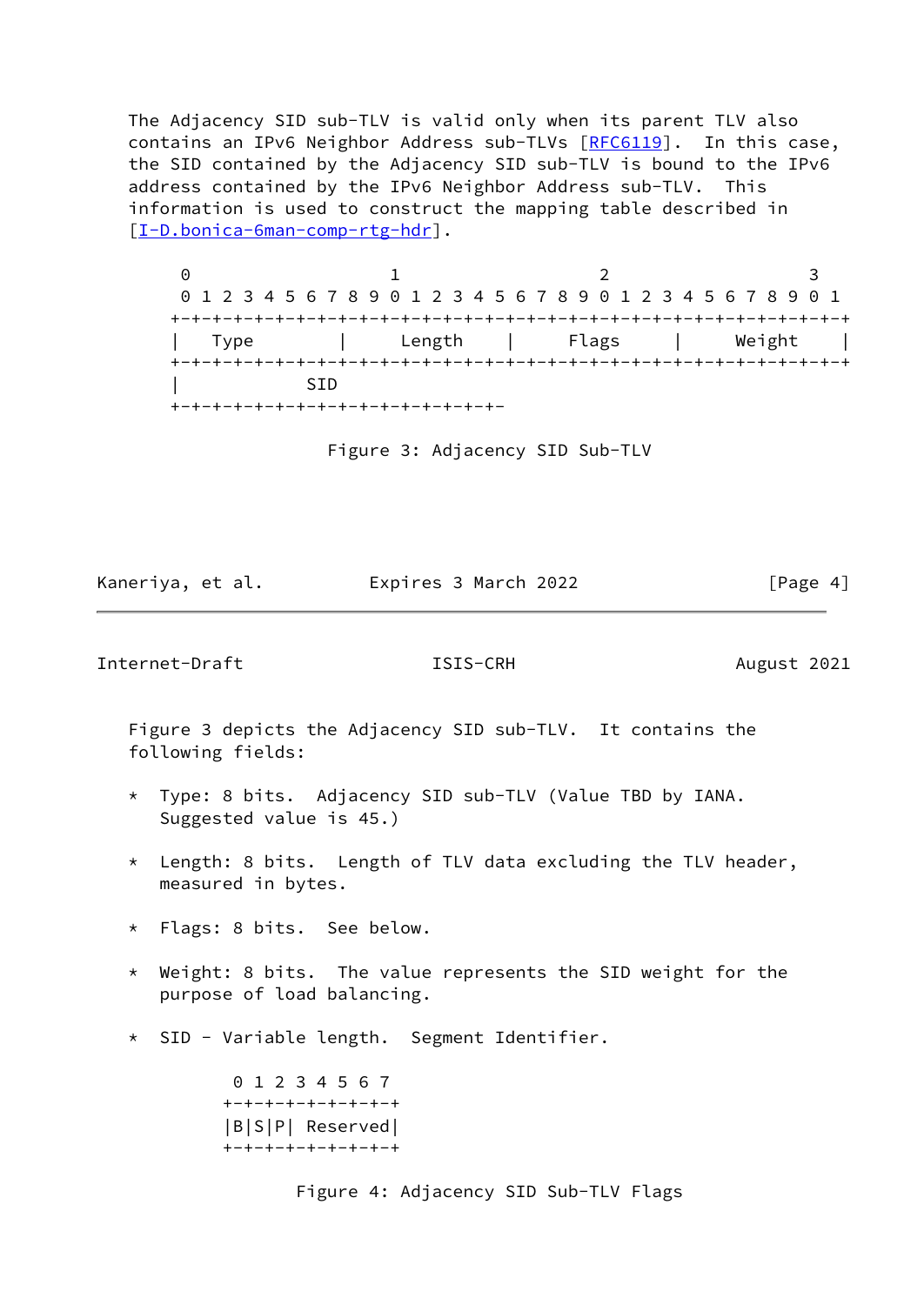Figure 4 depicts Adjacency SID Sub-TLV flags. They include the following:

- \* B-Flag: Backup flag. If set, the SID is eligible for protection.
- \* S-Flag:. Set flag. When set, the S-Flag indicates that the SID refers to a set of adjacencies (and therefore MAY be assigned to other adjacencies as well).
- \* P-Flag: Persistent flag. When set, the P-Flag indicates that the SID is persistently allocated, i.e., the SID value remains consistent across router restart and/or interface flap.)
- <span id="page-5-0"></span>[6](#page-5-0). Advertising Adjacency Segment Identifiers Into LANs

 In LAN subnetworks, the Designated Intermediate System (DIS) is elected and originates the Pseudonode-LSP (PN-LSP) including all neighbors of the DIS.

 When the CRH is used, each router in the LAN MAY advertise its Adjacency SIDs of each of its neighbors. Since, on LANs, each router only advertises one adjacency to the DIS (and doesn't advertise any other adjacency), each router advertises the set of Adjacency SIDs (for each of its neighbors) inside a newly defined sub-TLV part of the TLV advertising the adjacency to the DIS (e.g.: TLV-22).

| Kaneriya, et al. | Expires 3 March 2022 | [Page 5] |
|------------------|----------------------|----------|
|------------------|----------------------|----------|

Internet-Draft **ISIS-CRH ISIS-CRH** August 2021

 The following TLVs can contain one or more LAN Adjacency SID sub- TLVs:

- \* TLV-22 (Extended IS reachability) [\[RFC5305](https://datatracker.ietf.org/doc/pdf/rfc5305)]
- \* TLV-222 (Multitopology IS) [[RFC5120](https://datatracker.ietf.org/doc/pdf/rfc5120)]
- \* TLV-23 (IS Neighbor Attribute) [[RFC5311](https://datatracker.ietf.org/doc/pdf/rfc5311)]
- \* TLV-223 (Multitopology IS Neighbor Attribute) [\[RFC5311](https://datatracker.ietf.org/doc/pdf/rfc5311)]

 The LAN Adjacency SID sub-TLV binds an IPv6 address to a SID. The sub-TLV contains both the IPv6 address and the SID. This information is used to construct the mapping table described in [\[I-D.bonica-6man-comp-rtg-hdr](#page-9-5)].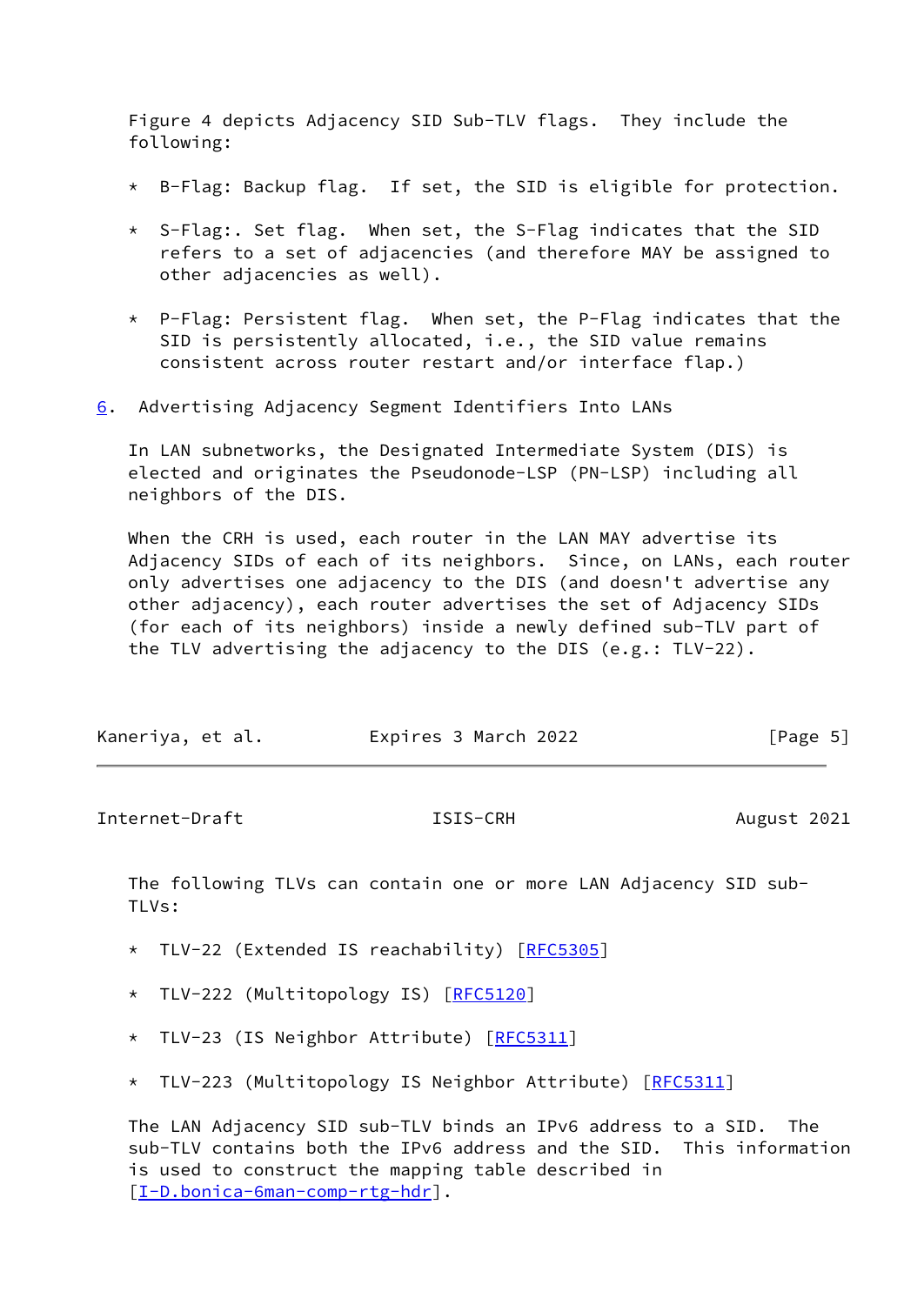$0$  1 2 3 0 1 2 3 4 5 6 7 8 9 0 1 2 3 4 5 6 7 8 9 0 1 2 3 4 5 6 7 8 9 0 1 +-+-+-+-+-+-+-+-+-+-+-+-+-+-+-+-+-+-+-+-+-+-+-+-+-+-+-+-+-+-+-+-+ | Type | Length | Flags | Weight | +-+-+-+-+-+-+-+-+-+-+-+-+-+-+-+-+-+-+-+-+-+-+-+-+-+-+-+-+-+-+-+-+ +-+-+-+-+-+-+-+-+-+-+-+-+-+-+-+-+-+-+-+-+-+-+-+-+-+-+-+-+-+-+-+-+ Neighbor System-ID (ID length octets) | + +-+-+-+-+-+-+-+-+-+-+-+-+-+-+-+-+ | | +-+-+-+-+-+-+-+-+-+-+-+-+-+-+-+-+ in the second contract of the second contract of the second contract of the second contract of the second contract of +-+-+-+-+-+-+-+-+-+-+-+-+-+-+-+-+-+-+-+-+-+-+-+-+-+-+-+-+-+-+-+-+ | SID +-+-+-+-+-+-+-+-+-+-+-+-+-+-+-+-

Figure 5: LAN Strictly Routed SID Sub-TLV

 Figure 5 depicts the Adjacency SID sub-TLV. It contains the following fields:

- \* Type: 8 bits. Adjacency SID sub-TLV (Value TBD by IANA. Suggested value is 46.)
- \* Length: 8 bits. Length of TLV data excluding the TLV header, measured in bytes.
- \* Flags: 8 bits. See below.
- \* Weight: 8 bits. The value represents the SID weight for the purpose of load balancing.

| Kaneriya, et al. | Expires 3 March 2022 | [Page 6] |
|------------------|----------------------|----------|
|------------------|----------------------|----------|

<span id="page-6-0"></span>Internet-Draft **ISIS-CRH** August 2021

- \* Neighbor System-ID: 6 bytes. IS-IS System-ID of length "ID Length" as defined in [\[ISO10589](#page-9-6)].
- \* SID Variable length. Segment Identifier.

 0 1 2 3 4 5 6 7 +-+-+-+-+-+-+-+-+ |B|S|P| Reserved|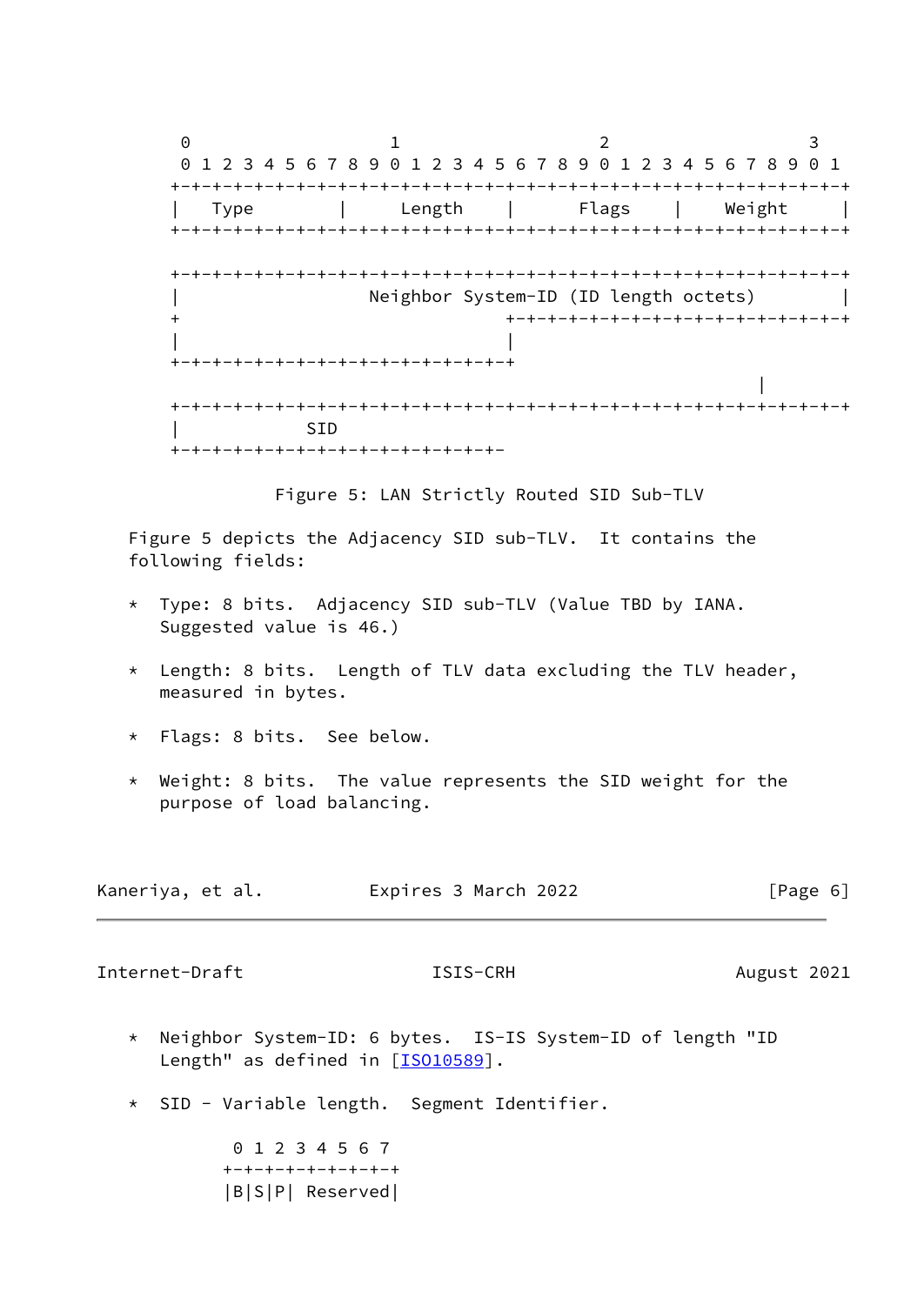```
 +-+-+-+-+-+-+-+-+
```
Figure 6: Adjacency SID Sub-TLV Flags

 Figure 6 depicts Adjacency SID Sub-TLV flags. They include the following:

- \* B-Flag: Backup flag. If set, the SID is eligible for protection.
- \* S-Flag:. Set flag. When set, the S-Flag indicates that the SID refers to a set of adjacencies (and therefore MAY be assigned to other adjacencies as well).
- \* P-Flag: Persistent flag. When set, the P-Flag indicates that the SID is persistently allocated, i.e., the SID value remains consistent across router restart and/or interface flap.)
- <span id="page-7-0"></span>[7](#page-7-0). IANA Considerations

<span id="page-7-1"></span>[7.1](#page-7-1). The CRH Sub-TLV

 IANA is requested to add a new sub-TLV in the Sub-TLVs for TLV 242 (IS-IS Router CAPABILITY TLV) Registry [\[capreg](#page-11-2)].

- \* Value TBD by IANA. (Suggested value is 30).
- \* Description CRH

 This document requests the creation of a new IANA managed registry for sub-sub-TLVs of the CRH sub-TLV. The registration procedure is "Expert Review" as defined in [[RFC7370](https://datatracker.ietf.org/doc/pdf/rfc7370)]. Suggested registry name is "sub-sub-TLVs for CRH sub-TLV". No sub- sub-TLVs are defined by this document except for the reserved value.

- \* 0 Reserved
- $*$  1 255 Unassigned

Kaneriya, et al. 
Expires 3 March 2022  $[Page 7]$ 

# <span id="page-7-3"></span>Internet-Draft **ISIS-CRH** August 2021

<span id="page-7-2"></span>[7.2](#page-7-2). Prefix SID Sub-TLV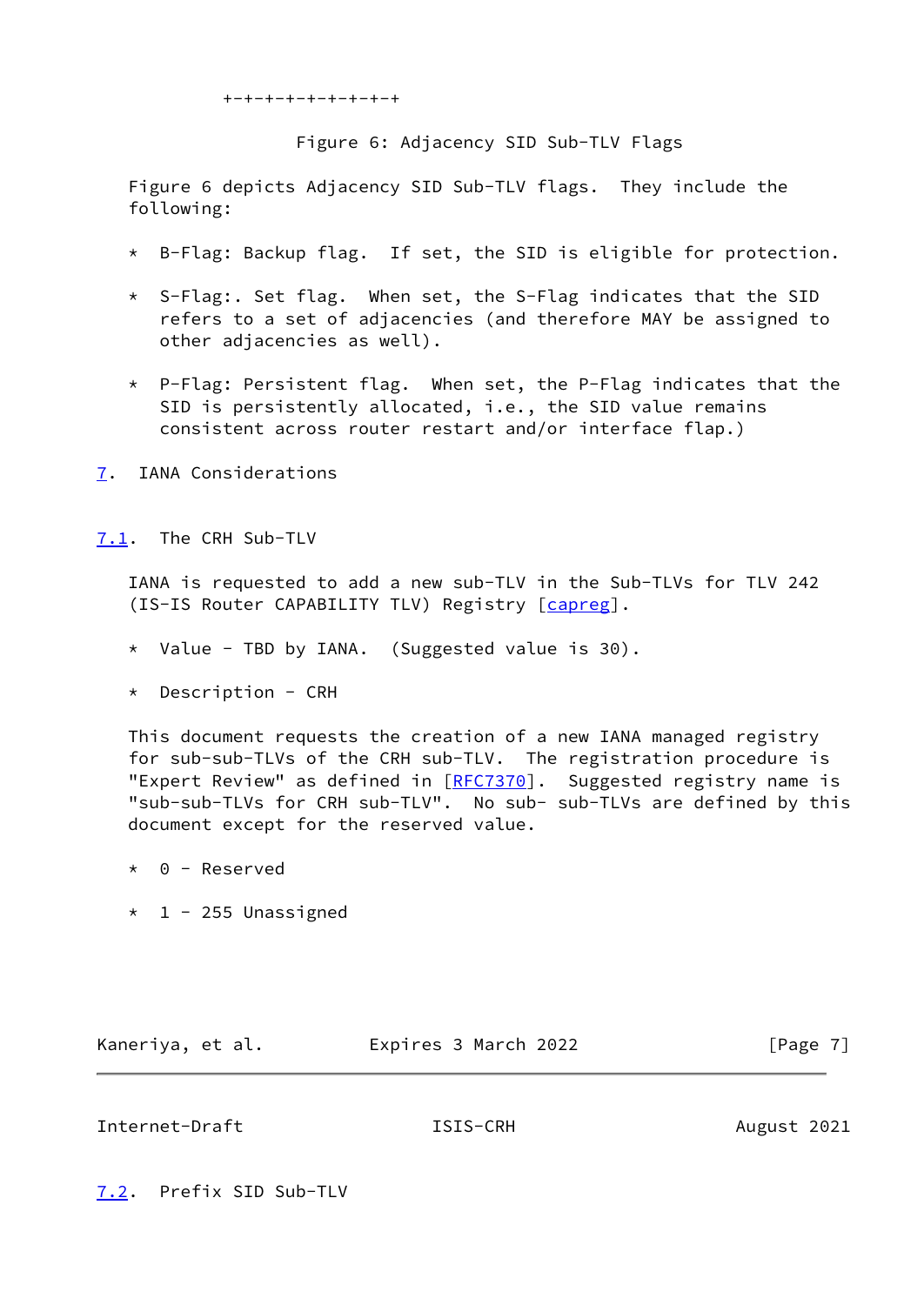IANA is requested to add a new entry in the Sub-TLVs for TLVs 135, 235, 236, and 237 (Extended IP reachability, MT IP. Reach, IPv6 IP. Reach, and MT IPv6 IP. Reach TLVs) Registry [\[loosereg](#page-11-3)].

- \* Value TBD by IANA. (Suggested value is 33)
- \* Description Prefix SID
- $*$  135 N
- $*$  136 N
- \* 236 Y
- $*$  237 Y
- \* Reference This document.

<span id="page-8-0"></span>[7.3](#page-8-0). Adjacency SID Sub-TLV

 IANA is requested to add the following entries in the Sub-TLVs for TLVs 22, 23, 25, 141, 222, and 223 (Extended IS reachability, IS Neighbor Attribute, L2 Bundle Member Attributes, inter-AS reachability information, MT-ISN, and MT IS Neighbor Attribute TLVs) Registry [\[strictreg\]](#page-11-4).

The first entry follows:

- \* Value TBD by IANA (Suggested value is 45).
- \* Description Adjacency SID
- \* 22 Y
- $*$  23 Y
- $*$  25 N
- $*$  141 Y
- $*$  222 Y
- \* 223 Y
- \* Reference This document.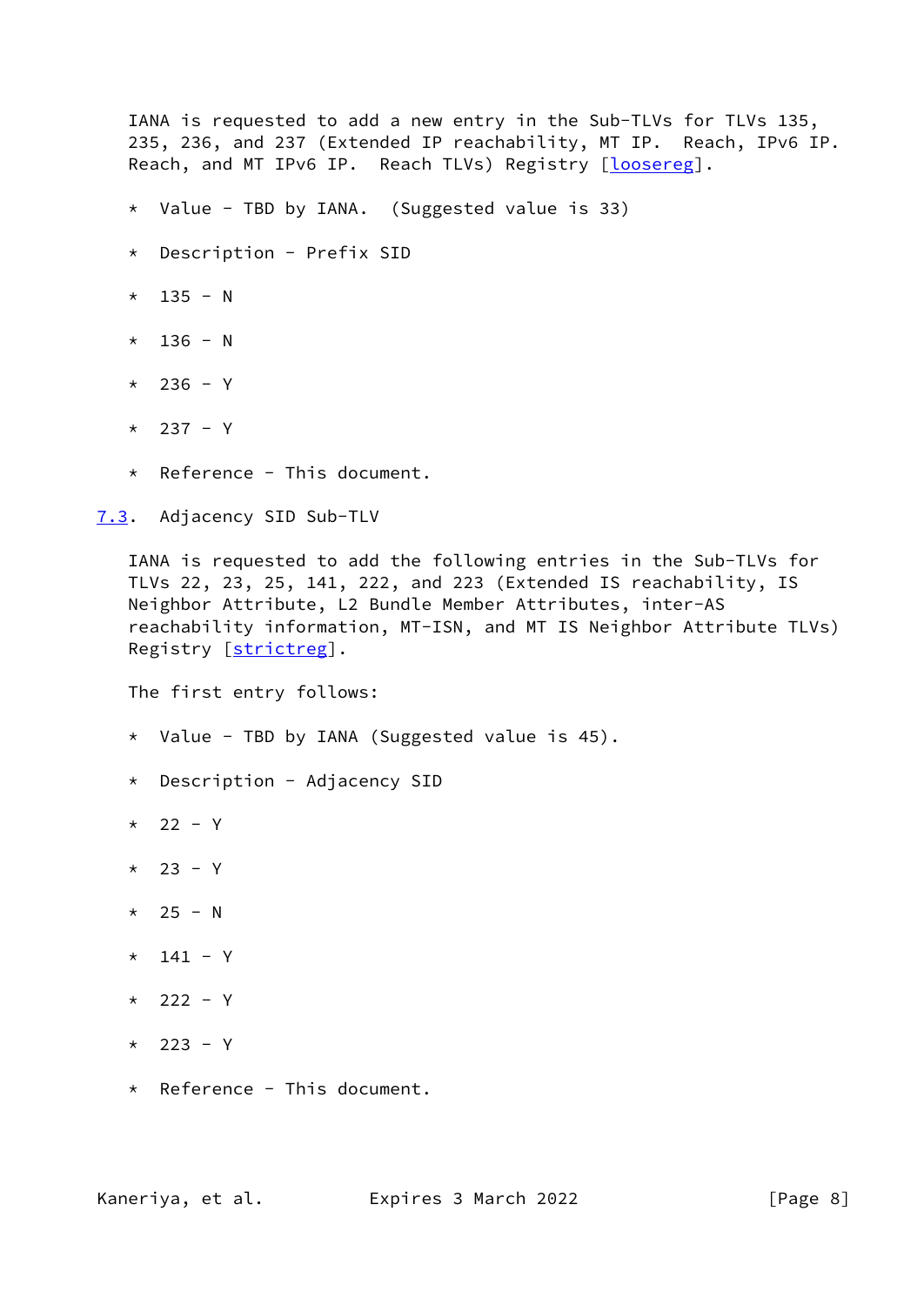### <span id="page-9-1"></span>Internet-Draft **ISIS-CRH** August 2021

The second entry follows:

- \* Value TBD by IANA (Suggested value is 46)
- \* Description LAN Adjacency SID
- \* 22 Y
- $*$  23 Y
- $*$  25 N
- $*$  141 N
- $*$  222 Y
- $*$  223 Y
- \* Reference This document.
- <span id="page-9-0"></span>[8](#page-9-0). Security Considerations

Security concerns for IS-IS are addressed in [\[ISO10589](#page-9-6)], [\[RFC5304](https://datatracker.ietf.org/doc/pdf/rfc5304)], and [\[RFC5310](https://datatracker.ietf.org/doc/pdf/rfc5310)].

<span id="page-9-2"></span>[9](#page-9-2). Acknowledgements

Thanks to Ram Santhanakrishnan for his comments on this document.

- <span id="page-9-3"></span>[10.](#page-9-3) References
- <span id="page-9-4"></span>[10.1](#page-9-4). Normative References

<span id="page-9-5"></span>[I-D.bonica-6man-comp-rtg-hdr]

 Bonica, R., Kamite, Y., Alston, A., Henriques, D., and L. Jalil, "The IPv6 Compact Routing Header (CRH)", Work in Progress, Internet-Draft, [draft-bonica-6man-comp-rtg-hdr-](https://datatracker.ietf.org/doc/pdf/draft-bonica-6man-comp-rtg-hdr-26) [26,](https://datatracker.ietf.org/doc/pdf/draft-bonica-6man-comp-rtg-hdr-26) 25 May 2021, [<https://www.ietf.org/archive/id/draft](https://www.ietf.org/archive/id/draft-bonica-6man-comp-rtg-hdr-26.txt) [bonica-6man-comp-rtg-hdr-26.txt](https://www.ietf.org/archive/id/draft-bonica-6man-comp-rtg-hdr-26.txt)>.

<span id="page-9-6"></span> [ISO10589] IANA, "Intermediate system to Intermediate system routing information exchange protocol for use in conjunction with the Protocol for providing the Connectionless-mode Network Service (ISO 8473)", August 1987, <ISO/IEC 10589:2002>.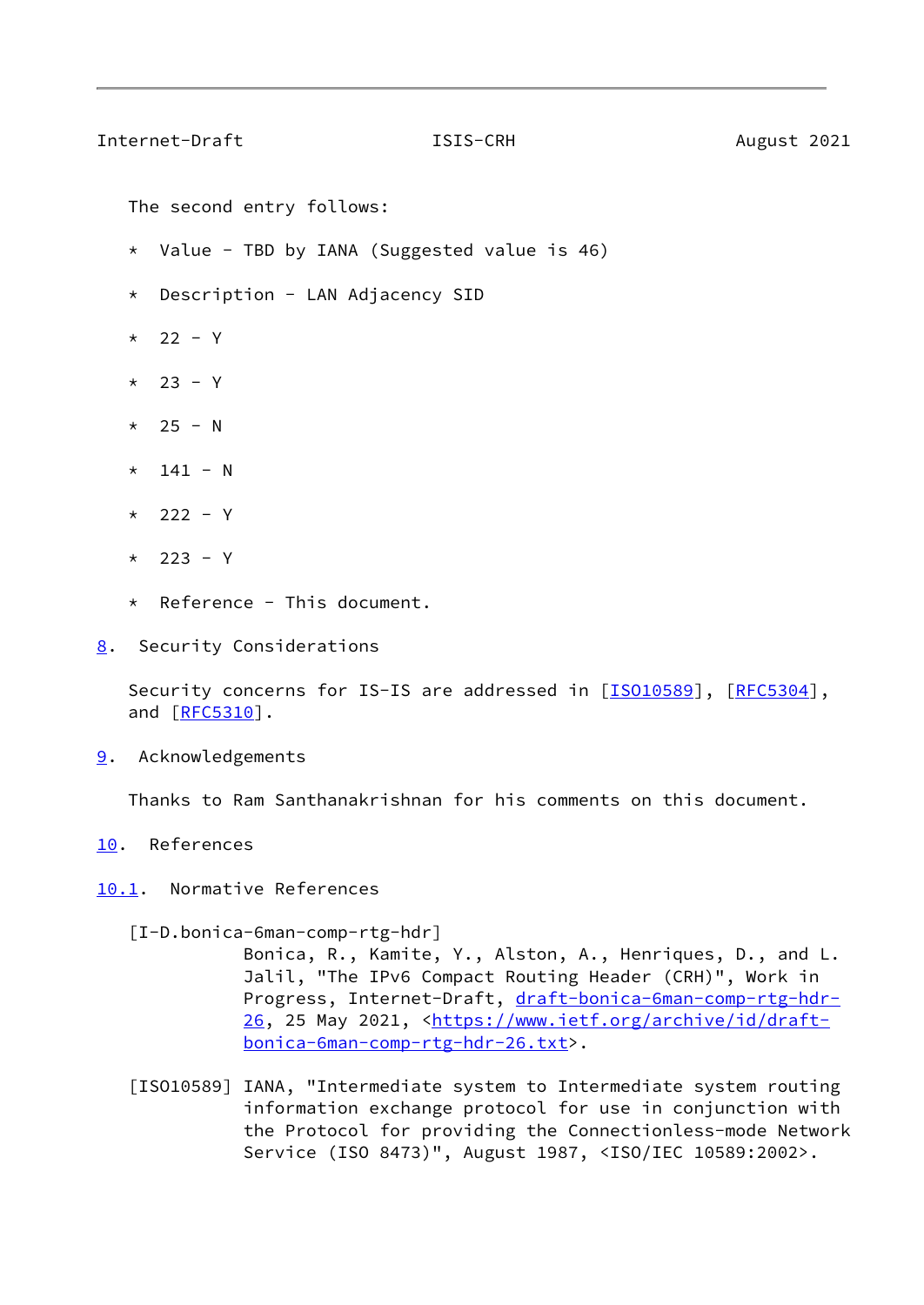### Internet-Draft **ISIS-CRH** August 2021

- [RFC2119] Bradner, S., "Key words for use in RFCs to Indicate Requirement Levels", [BCP 14](https://datatracker.ietf.org/doc/pdf/bcp14), [RFC 2119](https://datatracker.ietf.org/doc/pdf/rfc2119), DOI 10.17487/RFC2119, March 1997, <[https://www.rfc-editor.org/info/rfc2119>](https://www.rfc-editor.org/info/rfc2119).
- [RFC5120] Przygienda, T., Shen, N., and N. Sheth, "M-ISIS: Multi Topology (MT) Routing in Intermediate System to Intermediate Systems (IS-ISs)", [RFC 5120,](https://datatracker.ietf.org/doc/pdf/rfc5120) DOI 10.17487/RFC5120, February 2008, <[https://www.rfc-editor.org/info/rfc5120>](https://www.rfc-editor.org/info/rfc5120).
- [RFC5304] Li, T. and R. Atkinson, "IS-IS Cryptographic Authentication", [RFC 5304,](https://datatracker.ietf.org/doc/pdf/rfc5304) DOI 10.17487/RFC5304, October 2008, [<https://www.rfc-editor.org/info/rfc5304](https://www.rfc-editor.org/info/rfc5304)>.
- [RFC5305] Li, T. and H. Smit, "IS-IS Extensions for Traffic Engineering", [RFC 5305](https://datatracker.ietf.org/doc/pdf/rfc5305), DOI 10.17487/RFC5305, October 2008, [<https://www.rfc-editor.org/info/rfc5305](https://www.rfc-editor.org/info/rfc5305)>.
- [RFC5308] Hopps, C., "Routing IPv6 with IS-IS", [RFC 5308](https://datatracker.ietf.org/doc/pdf/rfc5308), DOI 10.17487/RFC5308, October 2008, <[https://www.rfc-editor.org/info/rfc5308>](https://www.rfc-editor.org/info/rfc5308).
- [RFC5310] Bhatia, M., Manral, V., Li, T., Atkinson, R., White, R., and M. Fanto, "IS-IS Generic Cryptographic Authentication", [RFC 5310,](https://datatracker.ietf.org/doc/pdf/rfc5310) DOI 10.17487/RFC5310, February 2009, [<https://www.rfc-editor.org/info/rfc5310](https://www.rfc-editor.org/info/rfc5310)>.
- [RFC5311] McPherson, D., Ed., Ginsberg, L., Previdi, S., and M. Shand, "Simplified Extension of Link State PDU (LSP) Space for IS-IS", [RFC 5311,](https://datatracker.ietf.org/doc/pdf/rfc5311) DOI 10.17487/RFC5311, February 2009, <[https://www.rfc-editor.org/info/rfc5311>](https://www.rfc-editor.org/info/rfc5311).
- [RFC5316] Chen, M., Zhang, R., and X. Duan, "ISIS Extensions in Support of Inter-Autonomous System (AS) MPLS and GMPLS Traffic Engineering", [RFC 5316](https://datatracker.ietf.org/doc/pdf/rfc5316), DOI 10.17487/RFC5316, December 2008, <<https://www.rfc-editor.org/info/rfc5316>>.
- [RFC6119] Harrison, J., Berger, J., and M. Bartlett, "IPv6 Traffic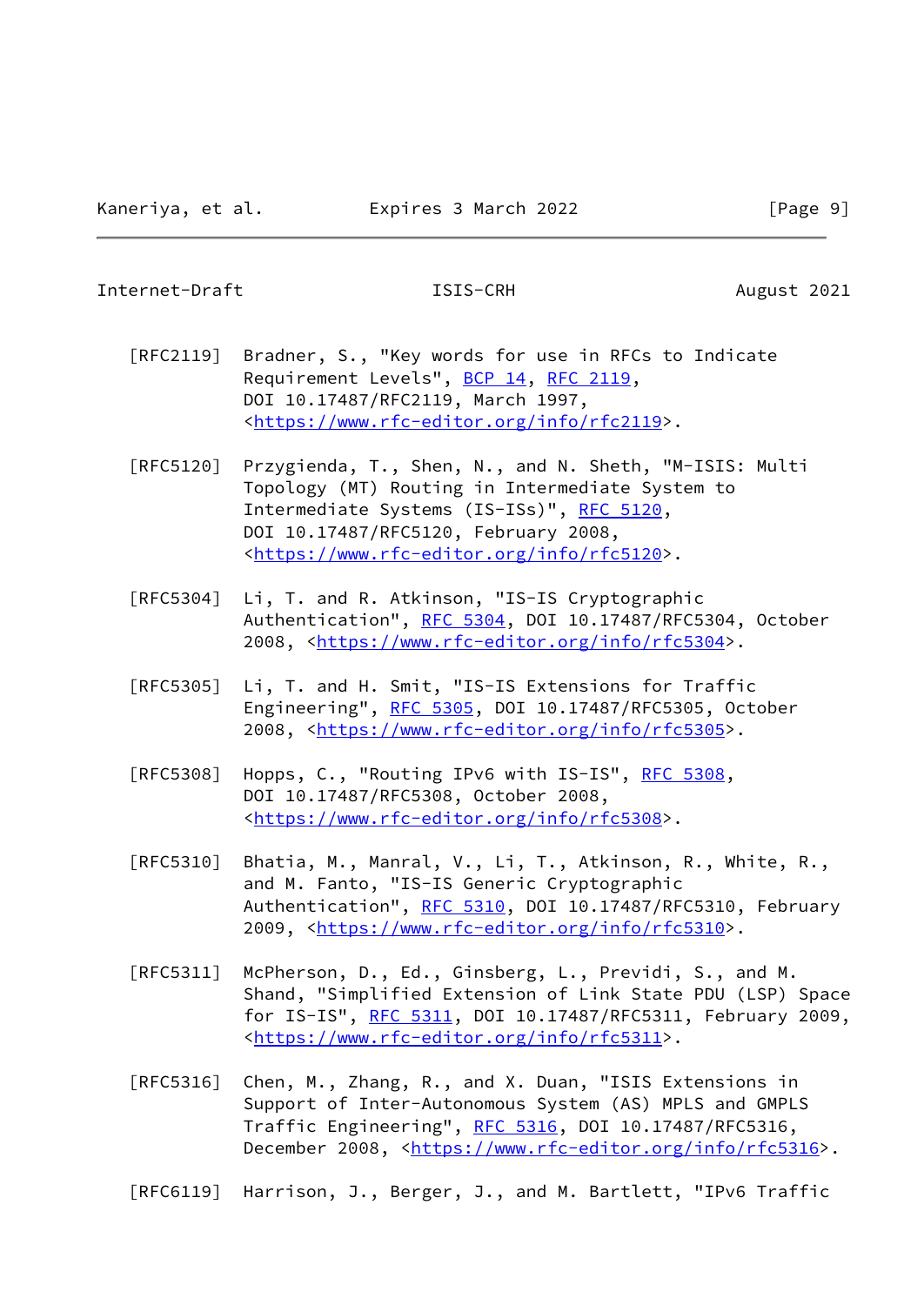Engineering in IS-IS", [RFC 6119](https://datatracker.ietf.org/doc/pdf/rfc6119), DOI 10.17487/RFC6119, February 2011, <<https://www.rfc-editor.org/info/rfc6119>>.

 [RFC7370] Ginsberg, L., "Updates to the IS-IS TLV Codepoints Registry", [RFC 7370](https://datatracker.ietf.org/doc/pdf/rfc7370), DOI 10.17487/RFC7370, September 2014, <[https://www.rfc-editor.org/info/rfc7370>](https://www.rfc-editor.org/info/rfc7370).

Kaneriya, et al. Expires 3 March 2022 [Page 10]

<span id="page-11-1"></span>Internet-Draft **ISIS-CRH ISIS-CRH** August 2021

- [RFC7981] Ginsberg, L., Previdi, S., and M. Chen, "IS-IS Extensions for Advertising Router Information", [RFC 7981](https://datatracker.ietf.org/doc/pdf/rfc7981), DOI 10.17487/RFC7981, October 2016, <[https://www.rfc-editor.org/info/rfc7981>](https://www.rfc-editor.org/info/rfc7981).
- [RFC8174] Leiba, B., "Ambiguity of Uppercase vs Lowercase in [RFC](https://datatracker.ietf.org/doc/pdf/rfc2119) [2119](https://datatracker.ietf.org/doc/pdf/rfc2119) Key Words", [BCP 14](https://datatracker.ietf.org/doc/pdf/bcp14), [RFC 8174,](https://datatracker.ietf.org/doc/pdf/rfc8174) DOI 10.17487/RFC8174, May 2017, [<https://www.rfc-editor.org/info/rfc8174](https://www.rfc-editor.org/info/rfc8174)>.
- [RFC8200] Deering, S. and R. Hinden, "Internet Protocol, Version 6 (IPv6) Specification", STD 86, [RFC 8200](https://datatracker.ietf.org/doc/pdf/rfc8200), DOI 10.17487/RFC8200, July 2017, <[https://www.rfc-editor.org/info/rfc8200>](https://www.rfc-editor.org/info/rfc8200).
- <span id="page-11-3"></span><span id="page-11-2"></span><span id="page-11-0"></span>[10.2](#page-11-0). Informative References
	- [capreg] IANA, "Sub-TLVs for TLV 242 (IS-IS Router CAPABILITY TLV)", August 1987, [<https://www.iana.org/assignments/](https://www.iana.org/assignments/isis-tlv-codepoints/isis-tlv-codepoints.xhtml#isis-tlv-codepoints-242) [isis-tlv-codepoints/isis-tlv-codepoints.xhtml#isis-tlv](https://www.iana.org/assignments/isis-tlv-codepoints/isis-tlv-codepoints.xhtml#isis-tlv-codepoints-242) [codepoints-242](https://www.iana.org/assignments/isis-tlv-codepoints/isis-tlv-codepoints.xhtml#isis-tlv-codepoints-242)>.
	- [loosereg] IANA, "Sub-TLVs for TLVs 135, 235, 236, and 237 (Extended IP reachability, MT IP. Reach, IPv6 IP. Reach, and MT IPv6 IP. Reach TLVs)", August 1987, <[https://www.iana.org/assignments/isis-tlv-codepoints/](https://www.iana.org/assignments/isis-tlv-codepoints/isis-tlv-codepoints.xhtml#isis-tlv-codepoints-135-235-236-237) [isis-tlv-codepoints.xhtml#isis-tlv-codepoints-](https://www.iana.org/assignments/isis-tlv-codepoints/isis-tlv-codepoints.xhtml#isis-tlv-codepoints-135-235-236-237) [135-235-236-237](https://www.iana.org/assignments/isis-tlv-codepoints/isis-tlv-codepoints.xhtml#isis-tlv-codepoints-135-235-236-237)>.

<span id="page-11-4"></span>[strictreg]

 IANA, "Sub-TLVs for TLVs 22, 23, 25, 141, 222, and 223 (Extended IS reachability, IS Neighbor Attribute, L2 Bundle Member Attributes, inter-AS reachability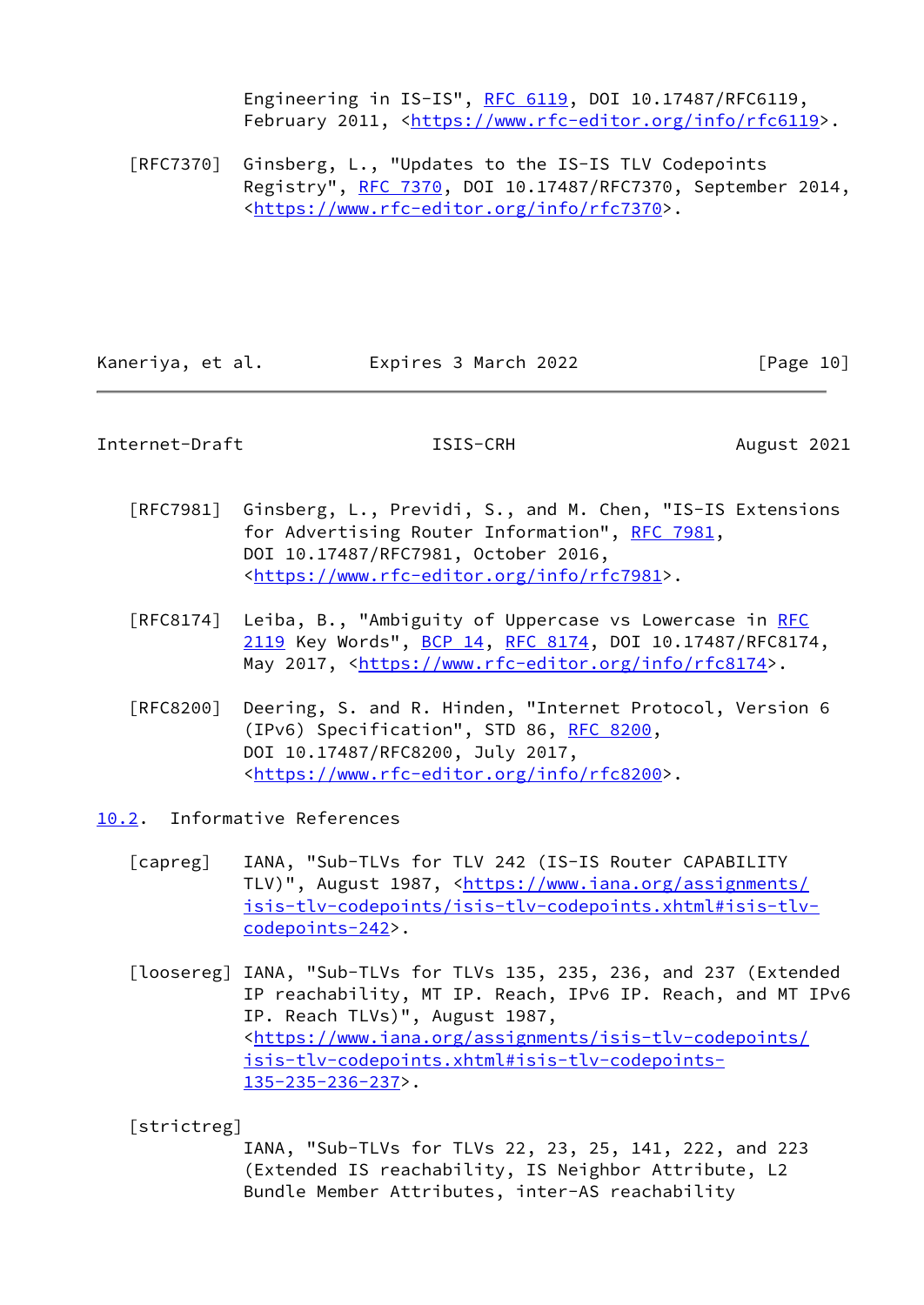information, MT-ISN, and MT IS Neighbor Attribute TLVs)", August 1987, [<https://www.iana.org/assignments/isis-tlv](https://www.iana.org/assignments/isis-tlv-codepoints/isis-tlv-codepoints.xhtml#isis-tlv-codepoints-22-23-25-141-222-223) [codepoints/isis-tlv-codepoints.xhtml#isis-tlv-codepoints-](https://www.iana.org/assignments/isis-tlv-codepoints/isis-tlv-codepoints.xhtml#isis-tlv-codepoints-22-23-25-141-222-223) [22-23-25-141-222-223>](https://www.iana.org/assignments/isis-tlv-codepoints/isis-tlv-codepoints.xhtml#isis-tlv-codepoints-22-23-25-141-222-223).

Authors' Addresses

 Parag Kaneriya Juniper Networks Elnath-Exora Business Park Survey Bangalore 560103 Karnataka India

Email: pkaneria@juniper.net

Kaneriya, et al. Expires 3 March 2022 [Page 11]

Internet-Draft **ISIS-CRH** August 2021

 Rejesh Shetty Juniper Networks Elnath-Exora Business Park Survey Bangalore 560103 Karnataka India

Email: mrajesh@juniper.net

 Shraddha Hegde Juniper Networks Elnath-Exora Business Park Survey Bangalore 560103 Karnataka India

Email: shraddha@juniper.net

 Ron Bonica Juniper Networks 2251 Corporate Park Drive Herndon, Virginia 20171 United States of America